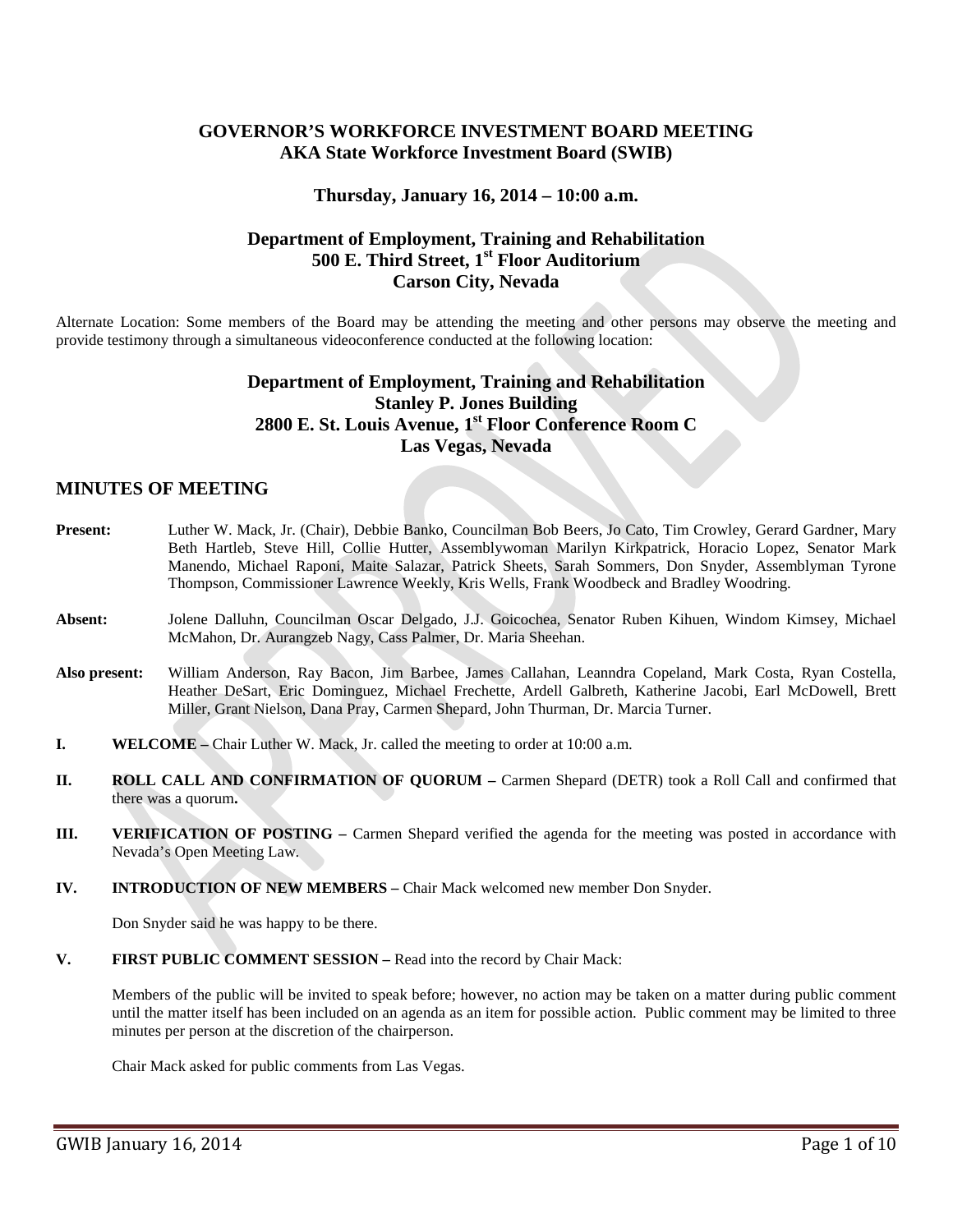Bob Beers said he had information to share that wasn't on the agenda. He presented a report from the Southern local workforce board. He listed the column headings: giving number employed, not employed, total participants, the percentage employed, the average wage of employed, training cost, opportunity costs. He defined opportunity costs as costs for training that didn't result in employment. Then he noted the rows were the training programs. He said in comparison of opportunity cost and cost per training, on the job training is more efficient and effective than occupational skills training. He stated that it would be interesting if the Northern board could do similar data mining with the same or different results.

Chair Mack announced a change in the order of the agenda, item eleven to follow item seven.

## **VI. POSSIBLE ACTION - APPROVAL OF THE July 18, 2013 MEETING MINUTES – It was moved and seconded to approve the July 18, 2013 Minutes. Motion Carried**

## **VII. REPORT – DETR DIRECTOR'S REPORT TO THE GWIB**

**Frank Woodbeck**, Director, DETR – stated that this meeting was very important in that it will determine how training funds will be disbursed and determine the level of involvement with the local boards.

He said Tammy Nash as assistant to the director, served the board for several years and has retired January 10th. He said she will be missed. He said they have hired Kristine Nelson to fill the opening starting February 3rd.

He discussed the compliance policies, as a way of aligning the work of the Governor's Board and oversight responsibilities with that of the local boards, which will be voted on by the members and administered by DETR.

He said one of the policies to be voted on, will clarify carry forward and reallocation for the funds from the Federal Government for the Workforce Investment Act (WIA).

He stated that another consequential policy to be voted on would have the local boards spend at least 25% of funds after administrative costs, on training services. He also stated the percentage would be adjusted annually as determined by the Governor's Board and requires a quarterly report of progress through this board. He said training expenditures are directed to be spent on in-demand occupations as identified by sector councils. He said there is a sector council for each of the nine sectors focused on for economic development. He noted the reports for eight of sectors have already been delivered and the ninth was not included in packet because a quorum was not achieved at their meeting, but that all nine sectors could be voted on. He said they plan to have a sector council summit this year to bring leadership of councils to discuss the future of each sector.

He stated that He and Deputy Director Dennis Perea discussed the board members comfort with the content of WIA and stated the Deputy Perea was an expert on WIA and in explaining it. He offered an opportunity for the board members to have one-on-one meetings to talk about WIA and it's effects.

Chair Mack asked for comments or questions. He stated that they would now hear Agenda Item 11 taken out of order and proceeded to introduce Grant Nielson.

## **XI. FOR POSSIBLE ACTION – APPROVAL OF REVISIONS TO WORKFORCE INVESTMENT ACT STATE COMPLIANCE POLICIES**

**Grant Nielson**, Chief Workforce Investment Support Services Unit, Employment Security Division DETR, noted that you have before you two state compliance policies that we will discuss and review updates for the boards approval.

### a. **3.3 – Carry Forward, Reallocation, Re-allotment, and Life of Funds**

**Grant Nielson** discussed points of adjustment for approval, involving reallocation, re-allotment and availability of funds for WIA. He revered to the handout and stated that large sections of the handout that were redundant and unclear have been removed. He said that based on local board feedback and federal guide, they were able to remove some of the language and simplify the rules. He asked if there were any questions or sections to discuss.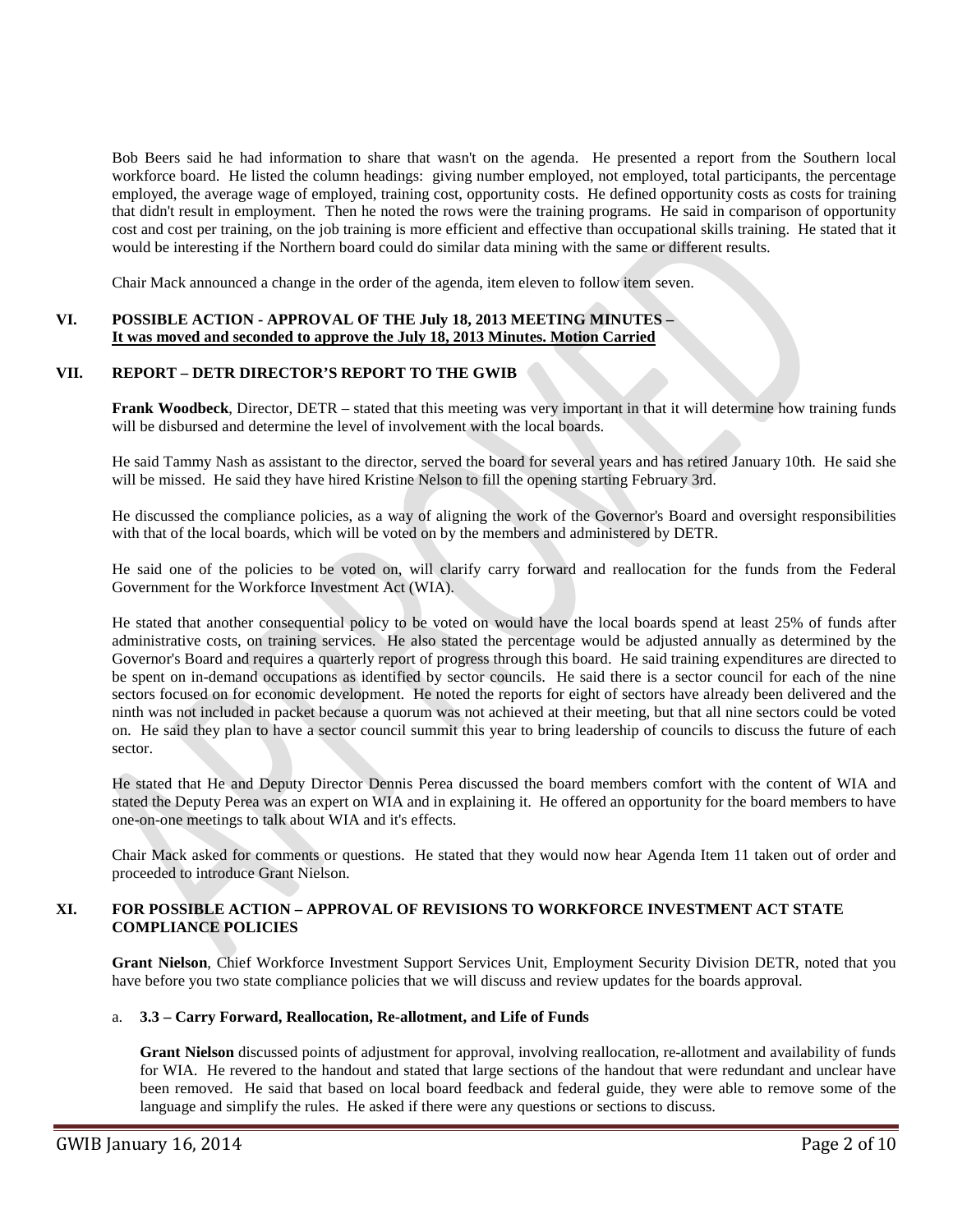#### **It was moved and seconded to approve State Compliance policy 3.3. Motion Carried**

#### b. **3.6 – Cost Limitations**

Grant Nielson discussed policy 3.6, regarding changes in the training funding policy. He pointed out the sections in magenta, section 2a, on first page through to the end of the second page. He said this puts into policy what has already been approved by the board under the Governor's executive order. He said that this policy is needed in order to governor that process. He said that included on the last page is instructions and a quarterly report that the local areas will need to complete and provide to the GWIB. He reiterated that the policy quantifies how much will be spent at each local area for training and defines types of training what can and can not be included. He asked if there were any question regarding state compliance policy 3.6.

Bob Beers stated, given the data a local board has produced, that we delete "are not to" on page 2, second paragraph, so that on the job training might be included in the 25%.

Collie Hutter asked why it was worded that way in the first place. Is it a requirement?

Grant Nielson answered that for customized training all conditions were required under the WIA statute.

Frank Woodbeck suggested, that with regards section to on the job training, policy can be changed but should not be changed until a determination can be made that data in the north reflects the data presented from the south. He also, pointed out that the south's report was heard but can not be acted on since it wasn't agendized. He said the wording not to fund on the job training was meant to develop training for in demand jobs. He pointed out that while on the job training should be done, it should be done with funds other than the 25% designated for training.

Bob Beers asked Director Woodbeck if there was someone on his staff that could manage this information from both local boards.

Frank Woodbeck consented but stated he wanted to get the history of why that was in there. He expressed concerns that on the job training could take all the 25% and then other forms of training would not be developed.

Marilyn Kirkpatrick asked, in consideration of a history of trying to get certification courses at the institutions, this piece applies to those sector councils to get instant certification for long term workforce that the state is working towards.

Grant Nielson confirmed the point.

Marilyn Kirkpatrick asked a second question regarding bringing the youth into the sector councils.

Grant Nielson responded that was the reason for the policy, but added the youth are represented in a couple of ways and that pathways are being developed specifically for youth in each sector.

Marilyn Kirkpatrick clarified that for the future there needs to be a similar criteria placed on the spending of youth dollars in order to grow future workers.

Grant Nielson responded that it would be something for the local boards to pay attention to and that we are discussing programs and pathways, one being the jag program supported by both local boards. He said there would be other programs geared for youth.

Marilyn Kirkpatrick discussed with regards to the point made by Councilman Beers that it would be better to meet sooner to discuss the effectiveness of the training because success of the programs is important to the buy in.

Chair Mack asked if there were any further questions or comments.

Bob Beers noted that he thought it was not right to downplay an effective training method, so he would vote against the policy.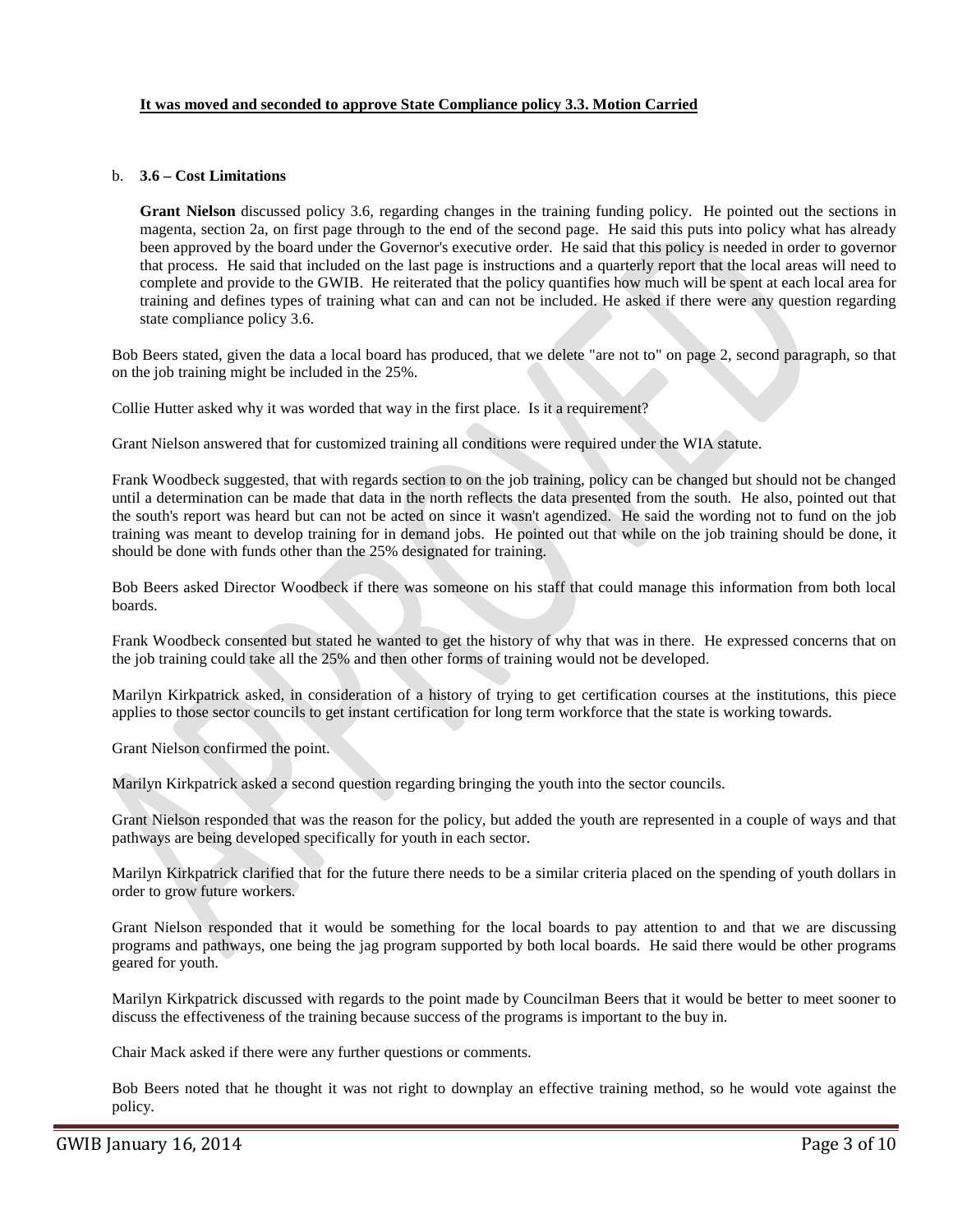#### **It was moved and seconded to approve State Compliance policy 3.6. Motion Carried**

Chair Mack asked if there were any comments. There being none he introduced William Anderson.

#### **VIII. PRESENTATION – NEVADA'S ECONOMIC OUTLOOK**

**William Anderson**, Chief Economist, Research and Analysis Bureau, DETR – noted that Tammy Nash is good people and will be missed at DETR. He summarized what is happening in the State Labor market and economy. He said the unemployment rate as of November is down to 9%. He stated that there is some volatility in job growth month to month, but on year to year basis it's staying at 20 to 25 thousand new jobs a year. He said that weekly wages are on the rise and are up 1.8% since second quarter of last year and personal income is up 4.5%. He said that other economic indicators show that taxable sales are on the rise and visitor volume in the south is at record numbers and gaming wins are trending marginally upward.

He discussed charted data that shows Nevada in relation to other states. He noted starting in 2011 a steady rise in private sector job growth and that for 2013 job growth was greater than 36 other states. He said in terms of the Governor's promise of 50,000 private sector jobs by 2014. He said based on the estimated preliminary numbers they are just under the 50,000, but he is confident that by the time those numbers are corrected with their Federal partners and more complete information they will be able to release revisions near the end of February that exceed the 50,000 jobs goal.

He said they are looking to add 23,000 jobs in 2014, which may be revised based on new information. He indicated the business cycle was hit hard during the recession but now is trending up. He projected future growth to be 30,000 jobs year over year. He noted that this projection takes into account the declining gold prices and slower rate of mining job growth. He noted that construction jobs, while among the hardest hit going from 150 to 50 thousand jobs, are now starting to come back, adding several thousand new constructions jobs each year. He said retail trade is growing. He said that they were watching to see how policy changes will affect health care jobs. He also noted the accommodation and food service making up lost jobs, and projected by the end of 2015 should be back to levels of employment prior to the recession.

Chair Mack asked for questions and comments from the south.

Patrick Sheets asked why there were no statistics on aerospace defense.

William Anderson said he didn't include all sectors, at the Chairman and directors direction, but stated that his staff reports to sector councils each time they meet.

Marilyn Kirkpatrick commented that what she would like to see is statistics of temporary seasonal or underemployed jobs, in consideration of public complaint regarding underemployed or temporary. She asked how many of the 50,000 jobs are truly long term and at a proper wage.

William Anderson responded their information comes from Current Population Survey, a monthly household census survey, which indicates that most of new job growth is full-time, there is a lot of part-time hiring, which has leveled off. He said that a chart of part-time and full-time jobs, would show part-time jobs moving sideways, while full-time employment shows a rise. He also noted that businesses are not required to report hours worked or occupations, just number of employees and wages. He said a lot of information regarding temp or underemployed would require more digging and offered to bring what he finds to the next meeting.

Marilyn Kirkpatrick stated a frustration of not having enough or the right data to legislate for or report what's good in the state, whether a better relationship with the business sector is required or what. She said she didn't know how to help with growth or move the state forward reliant on the limited data available.

William Anderson responded agreement with Ms. Kirkpatrick's frustrations. He said the same is shared by many states and only a few states require anything more than the basic employment and wage information. He said, without taking a stance one way or the other, what is the driving the issue is the burden on employers to report for each one of their employees.

Chair Mack asked for further comments from the south.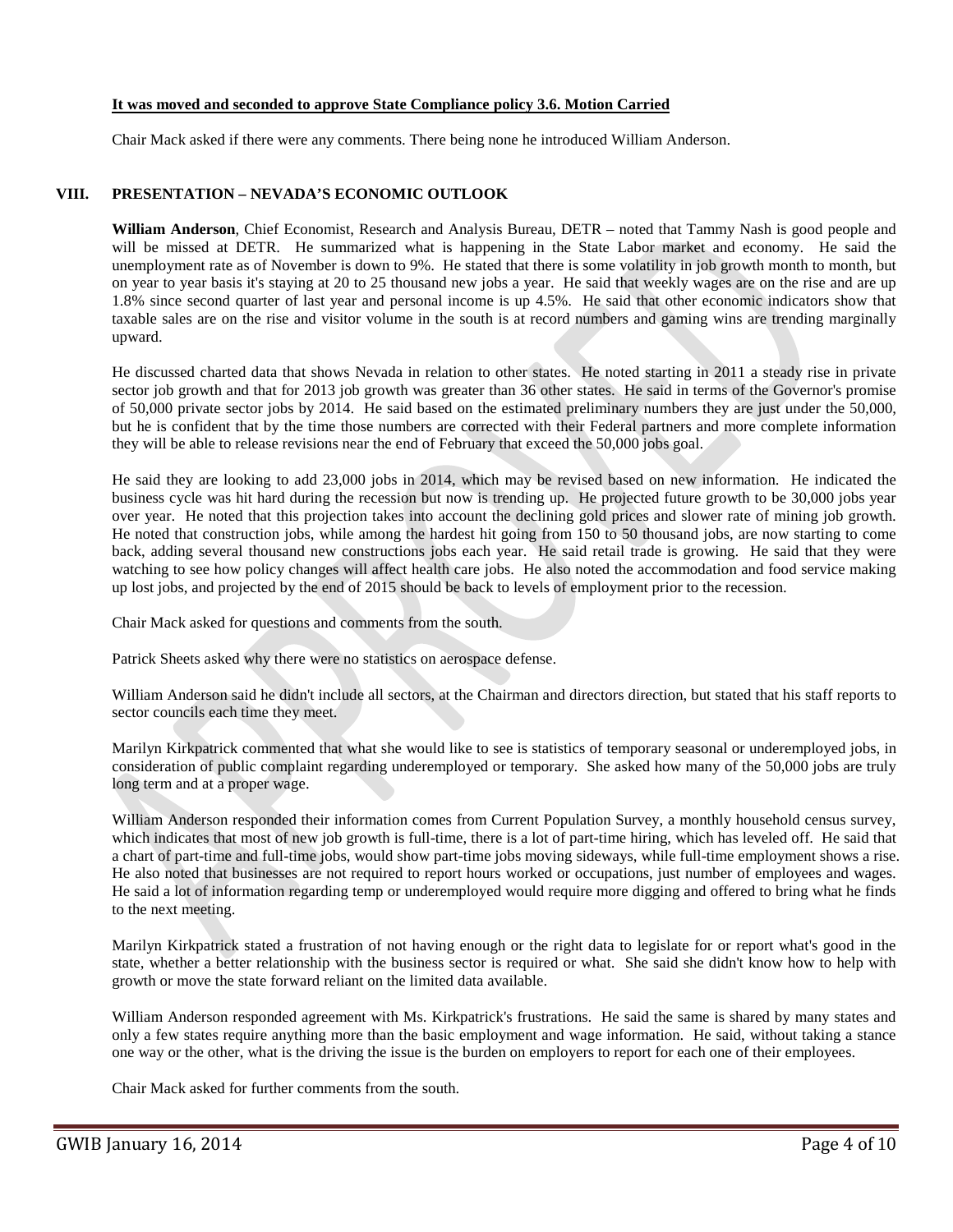Lawrence Weekly asked with something like construction jobs where would those jobs be coming from, if you say there are 4600 new jobs what is the supporting information that shows that or is it just an estimate.

William Anderson responded that for a projection of growth they take into account all known or likely activity that's in progress.

Lawrence Weekly said that it would be helpful to get a report like this on local level in order to synchronize with what's happening state wide, since the local government doesn't have access to what is going on at the state level. He stated that he too noticed a disconnect in the numbers and public consensus.

Frank Woodbeck responded that he would be happy to be on the county commission or the city council agenda with such a report. He said that Commissioner Weekly makes a good point and finding where the discrepancies lie is something they would like to look into.

Chair Mack asked for questions and comments from the North.

Gerald Gardner asked, with regards to the private sector job growth in comparison to other 50 states, if it would be possible to get information on the industry sector sub-reports. He stated it would be interesting to know what the other top two or three are as Nevada competes with other states.

William Anderson responded that we are seeing job growth in every sector, but the leading sectors in terms of growth right now are professional and business services, construction, leisure and hospitality.

Chair Mack asked if there were any other comments. He thanked Mr. Anderson and introduced DETR Deputy Administrator Earl Mcdowell.

# **IX. FOR POSSIBLE ACTION – APPROVAL OF GWIB INDUSTRY SECTOR COUNCIL RECOMMENDATIONS FOR WORKFORCE INVESTMENT ACT FUNDING FOR IN-DEMAND OCCUPATIONS**

**Earl McDowell,** Deputy Administrator, DETR – He stated there will be voting on in-demand occupations for each one of the sector councils. He asked to have a movement to go forward with recommendations on Logistics and Operations sector despite the council not having had a quorum at the time of their meeting.

### **It was moved and seconded to include for approval in-demand job recommendations for the Logistics and Operations sector. Motion carried.**

Earl McDowell he said they would start with Aerospace and Defense Sector Council in-demand occupations and introduced Vice Chair James Callahan since the Chair Ken Witcher is out of the country.

a. **Aerospace and Defense Sector Council**, James Callahan, Vice Chair – said that in September the council put together and submitted a strategic plan. He noted that the council, assisted by DETR analysts, identified two in-demand occupations, which will carry Nevada forward in the Aerospace and Defense Sector. He said the first in-demand occupation is Aircraft Mechanics, specifically Federal Aviation Administrations part 65 Airframe and propulsion mechanics; and the second in-demand occupation is Technicians, specifically machinists and composite manufacturing technicians. He noted we have two proposals for each of those targeted occupations for consideration.

Tyrone Thompson asked what methodology was used to determine there were only two in-demand occupations for this sector.

James Callahan said the determination was based on the information they had at the time. He said that since the FAA designated the state of Nevada to be an Unmanned Aircraft Systems (UAS) test site, which will open up many more related activities. But in September In-demand occupations were identified based on data from north and south on the aviation and aerospace sector and supported by DETR analysis of private sector potential upcoming jobs.

Tyrone Thompson commented that although this is urgent should we not consider new information that may add more in-demand occupations.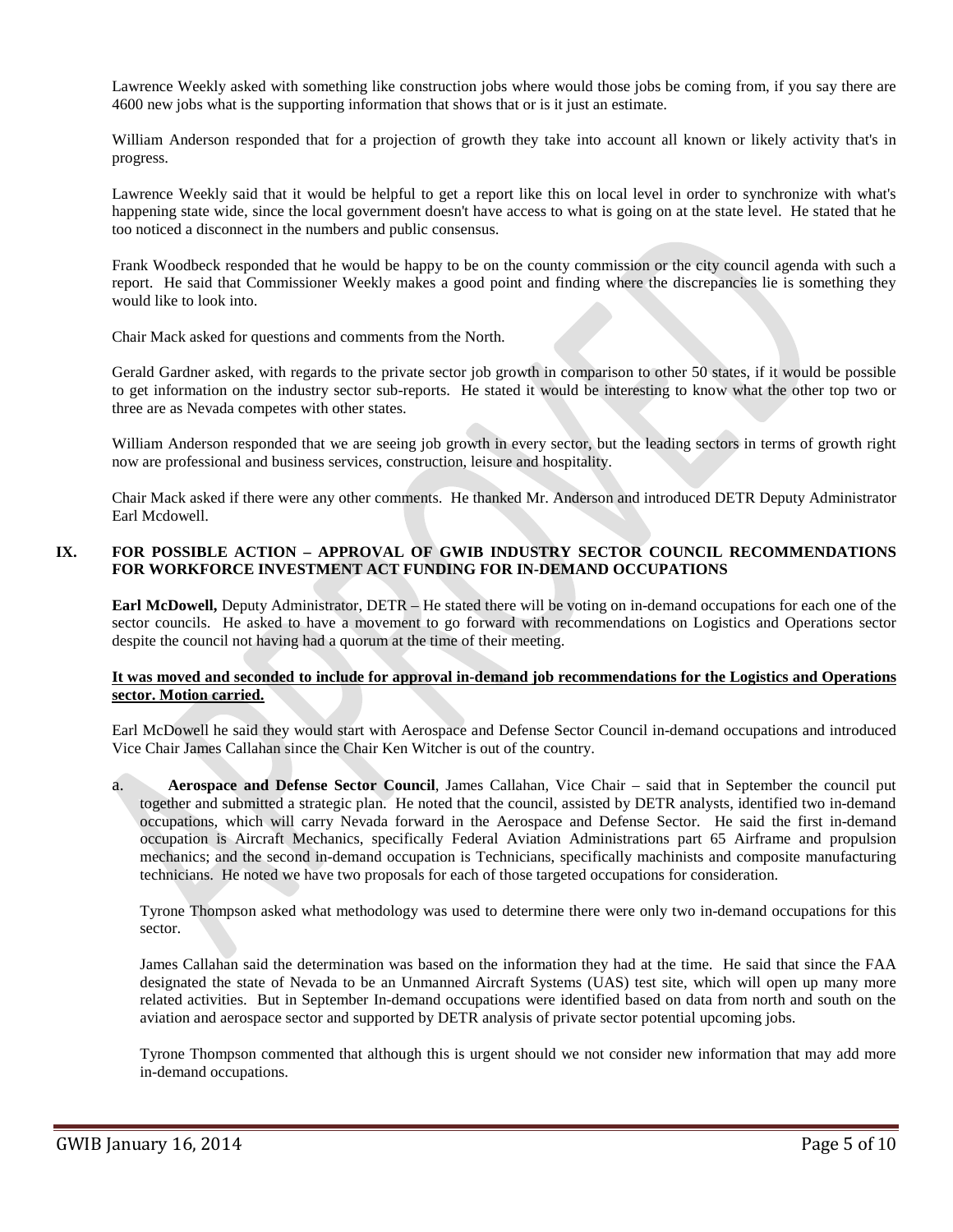James Callahan responded even with the designation the areas with the most potential for growth are these two. He noted that other areas may open up that should be considered. He stated that there is the designation but no activity yet and said they first need to see activity on the test ranges that will indicate additional needed skills, which will lead to returning to board with recommendation to add to the in-demand occupations.

Tyrone Thompson asked if the policy would be locked in on the two occupations until it could be revisited in 2015.

James Callahan responded that not knowing what the boards requirements on duration before the matter could be revisited, even if it couldn't be changed for two years he would stand by the two designated in-demand occupations.

Don Snyder commented that he had the same concern regarding UAS. He suggested since this designation is a new and important development the record should reflect the recommendation is based on where we were, but a follow-up presentation to the board regarding what receiving this UAS designation could mean for development and subsequent recommendations in regards to the Aerospace sector.

James Callahan stated the reasons for targeting the occupations are strong. He said with or without the UAS designation, we knew there would be more demand for composite manufacturing.

Steve Hill said the he wanted to acknowledge the efforts of Patrick Sheets and James Callahan in getting the UAS test site designation.

Marilyn Kirkpatrick asked if it was expected that the local workforce boards would work to find these list of jobs first with the 25% allocated to them.

Frank Woodbeck commented for clarification that this is first step in an ongoing process in which sector councils will return to the board to report and possibly adjust the lists. He said that the local boards will also be identifying in-demand jobs that require training. He stated that this is a fluid process that doesn't lock in or limit the board, but just that these are the in-demand jobs identified so far.

Marilyn Kirkpatrick said that she appreciated the clarification. She said that it is very important to have clear communication and explanation of expectations between this workforce board and local workforce boards.

Patrick Sheets commented in support of the Aerospace Defense sector council's plan.

Earl McDowell introduced Jim Barbee.

b. **Agriculture Sector Council**, Jim Barbee, Chair and Director for the Department of Agriculture, stated that the report is a work progress. He also noted that the Department of Agriculture has a research position that is focused of working with USDA to come up with more data on a yearly basis for guidance for agriculture in Nevada. He said the Nevada is seeing expansion in agriculture. He stated that the Agriculture Sector Council has identified five areas to focus workforce investment funds based on agricultural occupations: farm workers and laborers; crop nursery, plant science, green house workers; food batch makers, packaging and filling machine operators; vendors; laborers in freight, stock and material movers; and retail sales persons. He said additionally to include landscape, horticulture and greenhouse workers.

Earl McDowell introduced Eric Dominguez.

c. **Clean Energy Sector Council**, Eric Dominguez, Chair said that the Clean Energy Sector Council completed their plan in December. He stated the council identified four areas within the sector that have the best potential for job growth. He identified those areas as clean energy, geothermal energy, battery storage, and green building. He noted that the council did not identify in-demand occupations but rather indentified a series of certifications and training to develop the workforce in these areas. He listed the identified areas of training to focus on: OSHA solar panel installer certificates, Certified energy manger training through the Association of Energy Engineering, Building Performance Institute energy auditor, professional engineering certification, Green building council leadership and energy and design certification, American Institute of Architects 2030 program that involves training architects and professionals in net zero buildings, and also specialized opportunities in solar power plant operation and maintenance. He also commented on the need for STEM skill developing at lower educational levels and made the point that the education system is a huge deterrent to a young couple with a family, which is something that needs to be addressed as a state.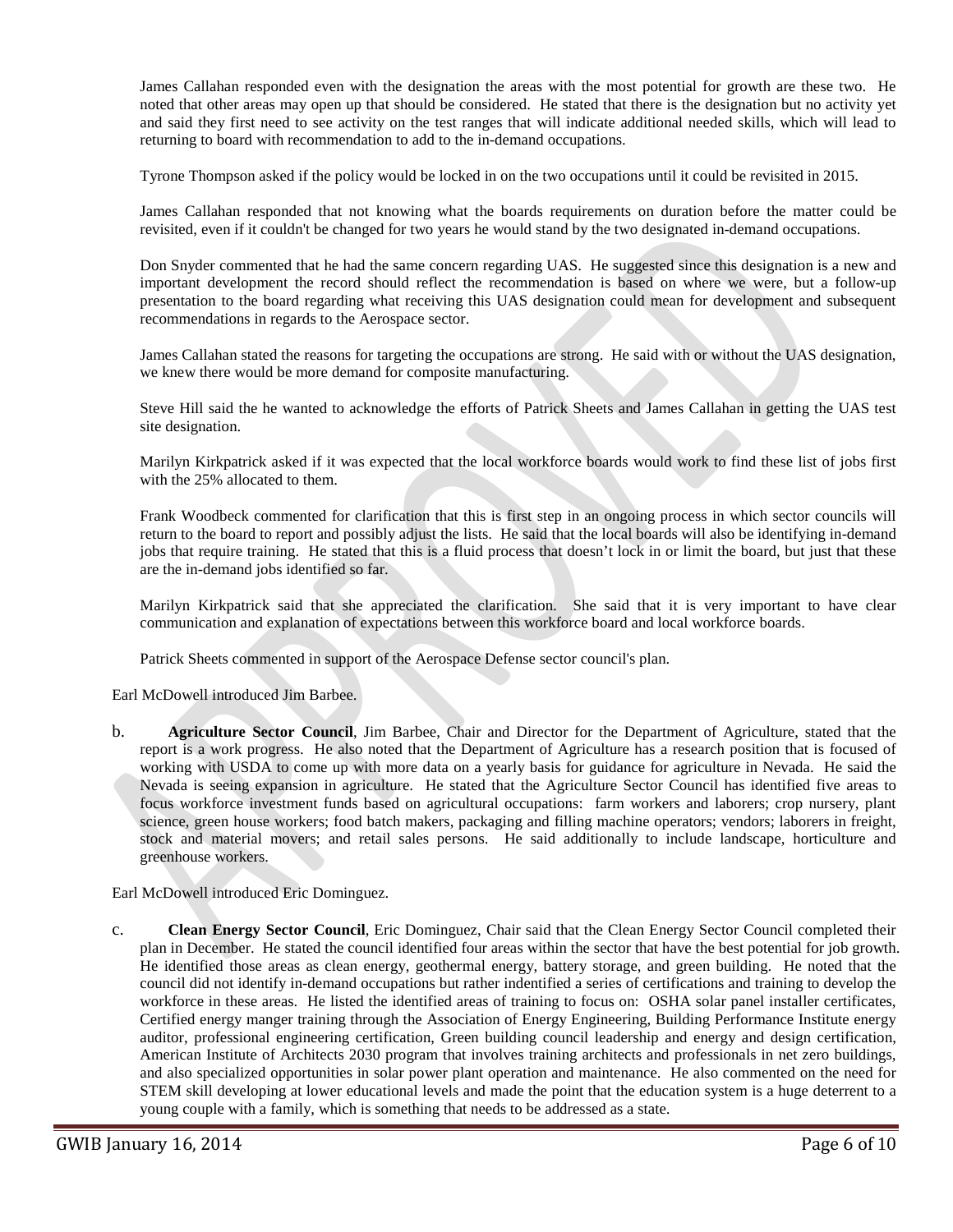Don Snyder commented, regarding the point of STEM skill development, that it is important to focus more on STEM and deal with educational issues. He said another strategy point to reflect on is Warren Buffet acquisition of MidAmerican Energy and their focus on clean energy, which has the potential to expand the market.

Eric Dominguez thanked Mr. Snyder for his comment and added that the passing of SB123, which accelerates the close of coal plants to be replaced with renewables will create opportunities in the sector.

Steve Hill commented that energy efficiency should be added to the opportunity list. He suggested that they identify one or two opportunities to start working on before the start of the third quarter.

Eric Dominguez thanked Mr. Hill for his comments. He responded that they did include efficiency as part of green building cluster. He said that they have identified three pilot projects, which have been presented to DETR. He said that they will be trying to focus their target.

Earl McDowell introduced Dr. Marcia Turner.

d. **Health and Medical Services Sector Council**, Dr. Marcia Turner, Chair noted that their report has three long lists of jobs that came from Healthcare Supply and Demand report. She stated the in Healthcare there is Need, which is patient need; Demand which is hospital or nursing homes that hire; and Supply, whether produced locally or recruited from other states. She said from a study on supply and demand, the highest occupation openings. She noted that there is an opportunity to add survey questions to the process of licensure renewal, which can lead to further data in the healthcare sector. She also said that they had some targeted surveys starting now. She discussed the data available with the data they are working to collect.

She commented that the Health and Medical Services Sector Council was able to partner with a certain nursing group for a \$100,000 education grant, which required a \$75,000 match and DETR provided that match. The grant required a nonprofit to manage the grant. So it will be going through Nevada higher education and it's public and private to encourage nurses to go to get bachelor's degree and into nurse residency programs. She said she wished to publicly thank Frank, Dennis. Earl and the DETR team. She also acknowledged Nevada Hospital Association for their \$10,000 contribution.

Earl McDowell introduced Michael Frechette.

e. **Information Technology Sector Council**, Michael Frechette, Chair stated that their strategic plan support businesses human resources need by increasing supply of individuals. He said the specific focus would be on STEM education at the K-12 level and entry level adults and unemployed worker. He said the board has identified ten indemand requirements: software developers, cyber security information professionals, network and system administrators, healthcare IT technicians, database administrators, project coordinators, and project managers, telecommunications specialist, and entry level IT technicians such as PC support or helpdesk support. He said that the sector is unique in that it is involved in every sector. He noted a long term goal of introducing Microsoft academy into the school systems. He said they have discussed the possibility of have schools systems to consider coding as a language.

Don Snyder asked if Surtel Communications and the InNEVation center were involved with this sector.

Michael Frechette responded that they were.

Marilyn Kirkpatrick asked if the Information Technology Sector Council was working with the stem cell sister council, stem cell committee that focus on IT as well.

Michael Frechette responded that there was a strategic subcommittee heavily involved in that. He added that they had folks from all the educational institutions, and across the industry, who have discussed the topic.

Earl McDowell introduced Bradley Woodring.

f. **Logistics and Operations Sector Council**, Bradley Woodring, Chair he stated that there is a strategic plan that is moving forward. He said the council has developed a survey and disbursed it to over 350 logistics and operations companies in Nevada and those results are at DETR. He said that 50% of Logistics in-demand jobs are cross referenced with manufacturing in-demand jobs, so that the skill set that is needed is duplicated between the sectors. He noted that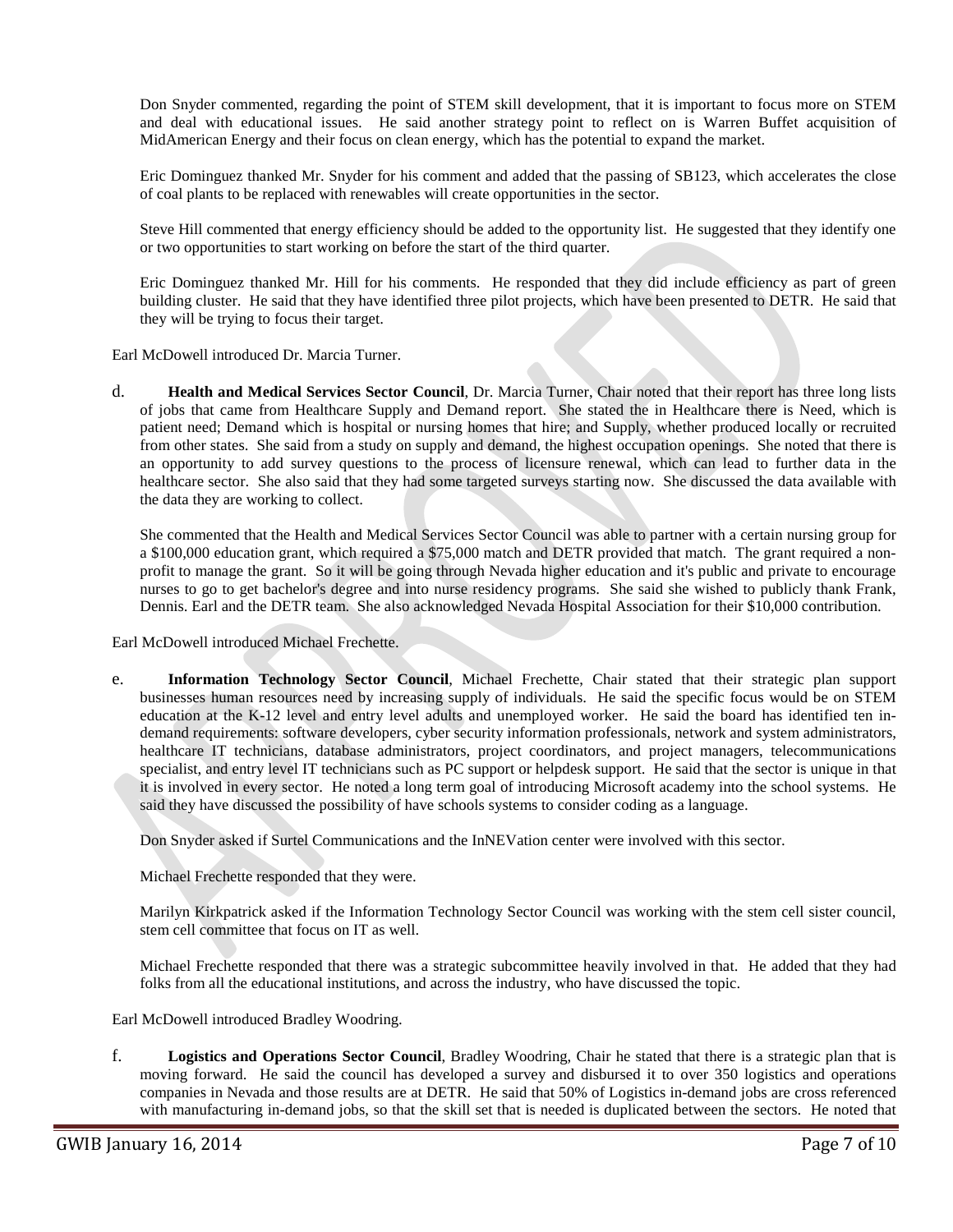the Logistics Sector Council and Manufacturing Sector Council will work closely together to determine what those skill sets are and how best to maximize training opportunities through the local workforce boards.

Earl McDowell introduced Ryan Costella.

g. **Manufacturing Sector Council**, Ryan Costella, Chair he noted that in the packet there is a pilot program request and a strategic plan. He referenced the included certification pathway document and said that the council has considered the skill sets needed: from the foundational, which are reading, math and problem solving; technical skills, which involve knowledge of safety, technician; Occupational related skill sets, which are more specific; and then into profession, such as engineers. He noted that the council established as a criteria that a certificate be nationally portable, driven by longitudinal data, third party validated and demanded by industry, prior to being endorsed by the manufacturing sector council.

He said the council looked at data from DETR's bureau of analysis, for the occupations and manufacturing that are forecasted for the most growth and selected the top 20. He stated that in almost all cases the jobs required the foundational skill level. He noted that pushing funding to expand already in place infrastructure in order to obtain the National Career Readiness Certificate (NCRC) will have the greatest impact for manufacturing sector in a whole host of occupations, because they are all within a similar skill set.

He commented on page eight, of the sector council's strategic plan, under credentials, which describes skills beyond the foundational into the more technical and occupational skills. He noted that there are listed institutions in Nevada that support programs and that any assistance to those programs would impact manufacturing.

Earl McDowell introduced Dana Pray.

h. **Mining and Materials Sector Council**, Dana Pray, Chair stated that the sector council focused on inventorying critical jobs and demanded skill sets. She said they mapped what is needed presently and up to five years in the future. She said they identified 18 disciplines needed from the future workforce. She stated for the short term need, they focused on two disciplines that of electricians, high voltage and instrumentation, and diesel mechanics. She noted that they have a pilot program using the facilities at Great Basin College to increase the number of electricians. She also noted that in the long term they would like to work on all 18 disciplines at the higher education level in Reno and Vegas, as well as on the K-12 level. She stated that they did not focus on highest in-demand positions to focus on positions of low supply.

Earl McDowell introduced Katherine Jacobi.

i. **Tourism, Gaming and Entertainment Sector Council**, Katherine Jacobi, Chair stated that this sector is the largest employer within the state as such there is a need to develop on all employee levels. She said that it is a challenge to prepare employees for the hospitalities because there is a broad range of occupations with varied educational and training requirements. She identified entry level positions like server, housekeeping that require little formal training. She added that jobs such as dealer, cook or engineer, which require training through a variety of sources including vocational, trade, private schools, certification providers, and community colleges. She further stated supervisor, managerial, and executive level position require post-secondary education.

She identified that at all employee levels there is a need for basic skills in math, English, and guest service. She stated that they have a pilot program for first line supervisor certification in food and hospitality preparation. She said based on available data the in-demand occupations are: first line supervisors for food preparation and serving, Audio and Visual equipment technicians, fitness trainers, chefs, meeting and convention planners, massage therapists, accountants and auditors, graphic designers, market research analysts and marketing specialists, producers and directors, automotive service technicians and mechanics, financial managers, skin care specialists. She noted that they will refine the list upon the receipt of more data.

Earl McDowell said that concludes the report. He commented on the sector councils' dedication and hard work. He referred to the DETR website for information on all nine Sector councils.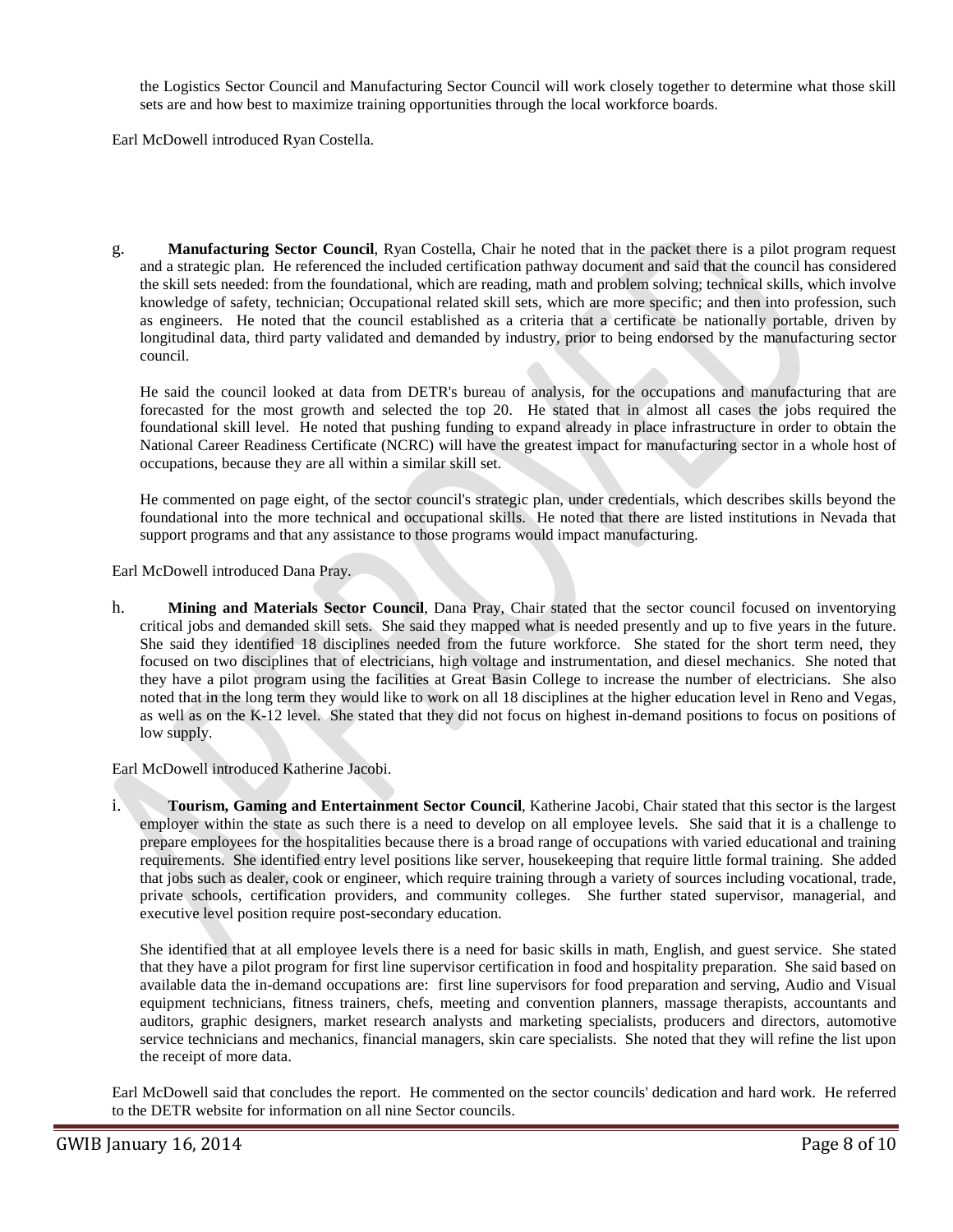### **It was moved and seconded to accept and approve the council reports. Motion carried.**

Marilyn Kirkpatrick asked for clarification about the motions. She said she was concerned that they were rushing through to be on time and not discussing the motions. She asked why in the gaming and tourism sector the food preparation and chefs would head the list, when there exist culinary schools and culinary programs at high school level. She made a point regarding accountability.

Don Snyder said that he expected the sector council has a more in depth conversation and that this board takes a lead from the analysis that's been done. He acknowledges her concerns on accountability and return on investment.

Frank Woodbeck stated that the compliance plan approved earlier has written in it for the local boards to report on how the funs are invested and towards what training programs. He asked the southern board the training exists for some of these occupations but is the supply matching the need.

Gerard Gardner agreed that there should be more discussion between the second motion and the vote.

Mike Raponi he said he concurred with Ms. Kirkpatrick and Mr. Gardner would like to have more time to raise questions after the motion and before the vote.

Chair Mack he said that he appreciated the comments. He stated that he was available all day and asked for some guidance to how much time was needed. He asked if there were comments and then asked if anyone want to take a break. He proceeded on to the next Agenda Item.

#### **X. Local Workforce Investment Board Reports**

a. **Nevadaworks** – John Thurman, Chief Executive Officer he noted that he is part of a committee that is looking to replace data collections and reporting system. He stated that there is always monitoring going on and state representatives currently doing monitoring for data collection, eligibility, outcome performance, and etcetera.

Chair Mack asked if there were any questions or comments.

b. **Workforce Connections** – Heather DeSart, Deputy Director, said she was speaking for Ardell Galbreth, since he was fighting a cold. She said that she would highlight a couple of things from their report. She said that they had opened up a one stop career center as of June 17th. She discussed significant events and grants. She acknowledged Bret Miller, Programs Analyst, for all of their data.

Brett Miller reported on training and wage for the period of July 1st to November 30th.

# **XI. FOR POSSIBLE ACTION – APPROVAL OF REVISIONS TO WORKFORCE INVESTMENT ACT STATE COMPLIANCE POLICIES**

**Grant Nielson** – discussed out of order.

## **XII. GOVERNOR'S WORKFORCE INVESTMENT BOARD COMMITTEE REPORTS**

a. **Youth Council** – Chair Mack said that Maite Salazar is not present but that she sent her report in. He asked if everyone received the report and if anyone had any comments on it.

## **XIII. STAFF REPORTS**

a. **Workforce Investment Act (WIA) Analysis of Expenditures** – Mark Costa, CFO, DETR said that every should have received an updated workforce analysis report for the workforce investment grant. He said this report was updated December 31st as opposed to the report from November 30th report that was in the packet. He stated that along with more updated information in the December 31st report, allocation amounts had been verified.

Chairman Mack asked for comments